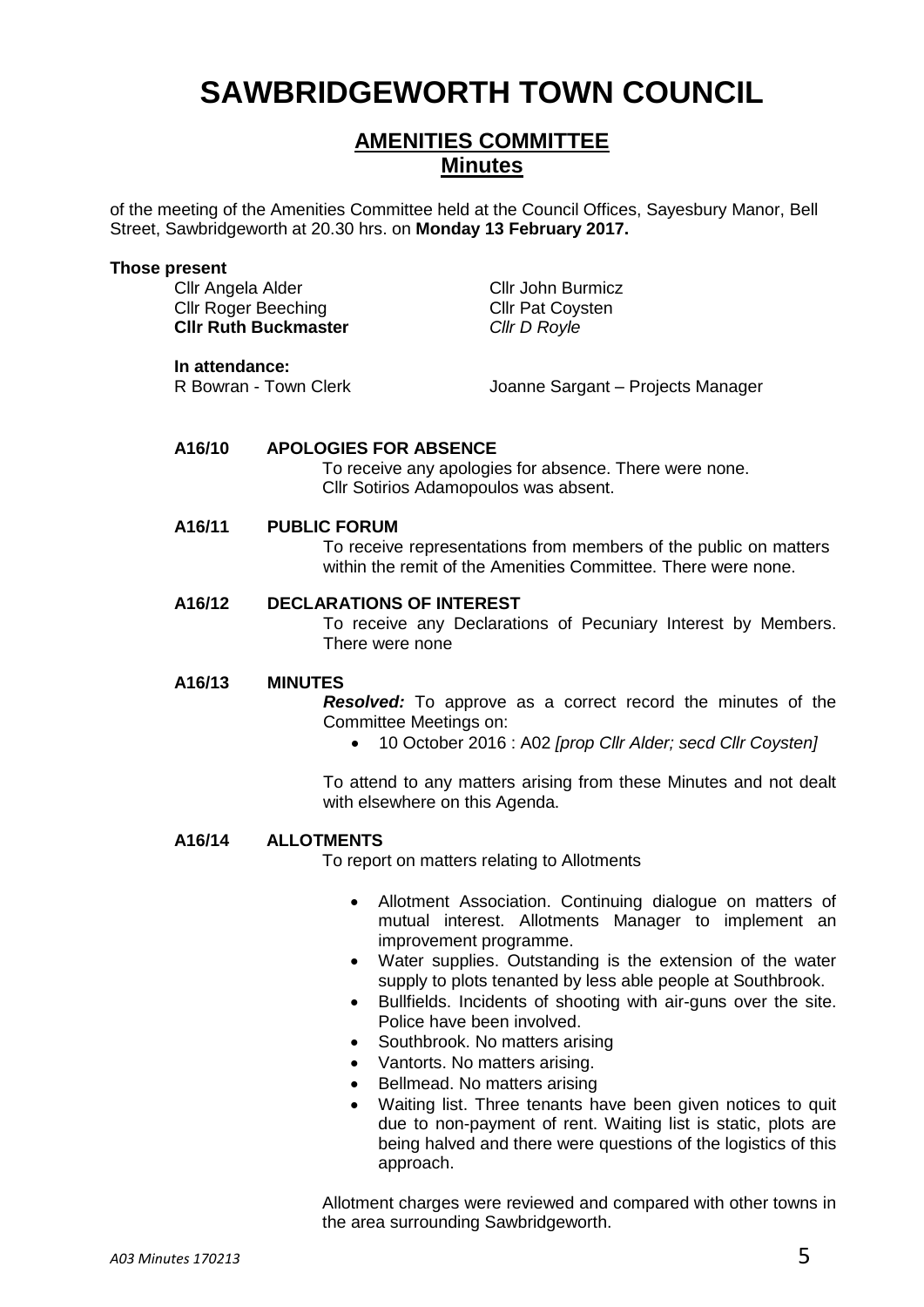*Recommended:* That charges be increased from £4.00 per rod to £5.00 per rod from 01 October 2018, to be notified to tenants in the summer of 2017. *[prop Cllr Alder; secd Cllr Beeching]*

## **A16/15 CEMETERY**

To report on matters relating to the Town Cemetery

- Inspections are carried out on a daily basis by the town Ranger or the town Cemetery Manager.
- Maintenance continues and the efforts of the town Ranger will be supplemented by contractors on the spring and summer.

Cemetery charges were reviewed and compared with other towns in the area surrounding Sawbridgeworth.

*Recommended:* That charges be increased as per the attached schedule from 01 April 2017, *[prop Cllr Beeching; secd Cllr Alder]*

#### **A16/16 FOOTPATHS & OPEN SPACES**

To report on matters relating to Footpaths and Open Spaces

- **Bullfields** 
	- Inspection and maintenance have been carried out in a timely manner.
- West Road
	- Inspection and maintenance have been carried out in a timely manner. Consultants to EHDC have contacted us requiring changes to the information boards at the site.
- Other areas
	- Bell Street flower beds are in a satisfactory condition.
	- London Road flower bed will be refurbished now that the Christmas light display has been removed.
- Town Green
	- There will be no further development possibilities until EHDC have determined what access routes are needed for the extensions to Central Surgery.
- Footpaths
	- General state is not satisfactory, but staff shortage have precluded active progressing. The state of a footpath in Spellbrook was mentioned. A proposal for a footpath at Rivers Hospital was discussed and the current situation explained.
- Rivers Heritage Site & Orchard
	- Maintenance days continue. STC managed the Wassail event in a different format which increased the logistic efficiency and met with general approval.

# **A16/17 CIVIC AMENITIES**

To report on matters relating to Civic Amenities

- Ranger activities
	- Working arrangements for the summer season have now ended.
- **Markets** 
	- There have been no further developments.